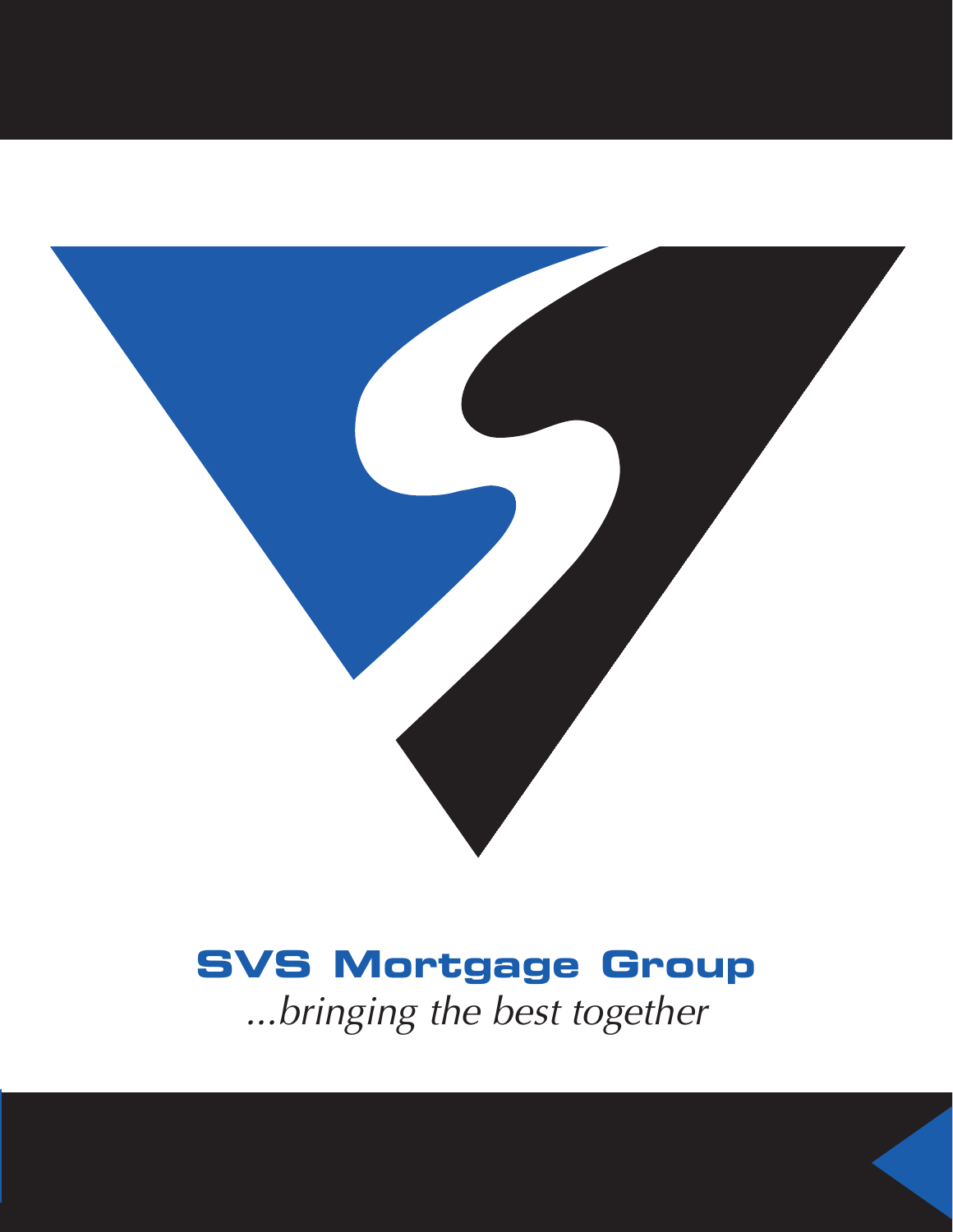



SVS Mortgage Group is a full staffing solutions provider in the mortgage and banking industries. We began in 1998 and have been successfully placing mortgage professionals ever since.

Our mission is to continue to provide our clients and applicants with unparalleled customer service. This means being extremely responsive to their needs without sacrificing quality.

Our primary objective is to enable our clients the opportunity to help them achieve their goals by meeting deadlines and helping them meet their customer needs.

Our services are offered throughout the United States with placements at many Fortune 500 companies

Our sales and placement specialists have years of experience in the industry so they are trained to know and understand what your needs are.

### *...bringing the best together*

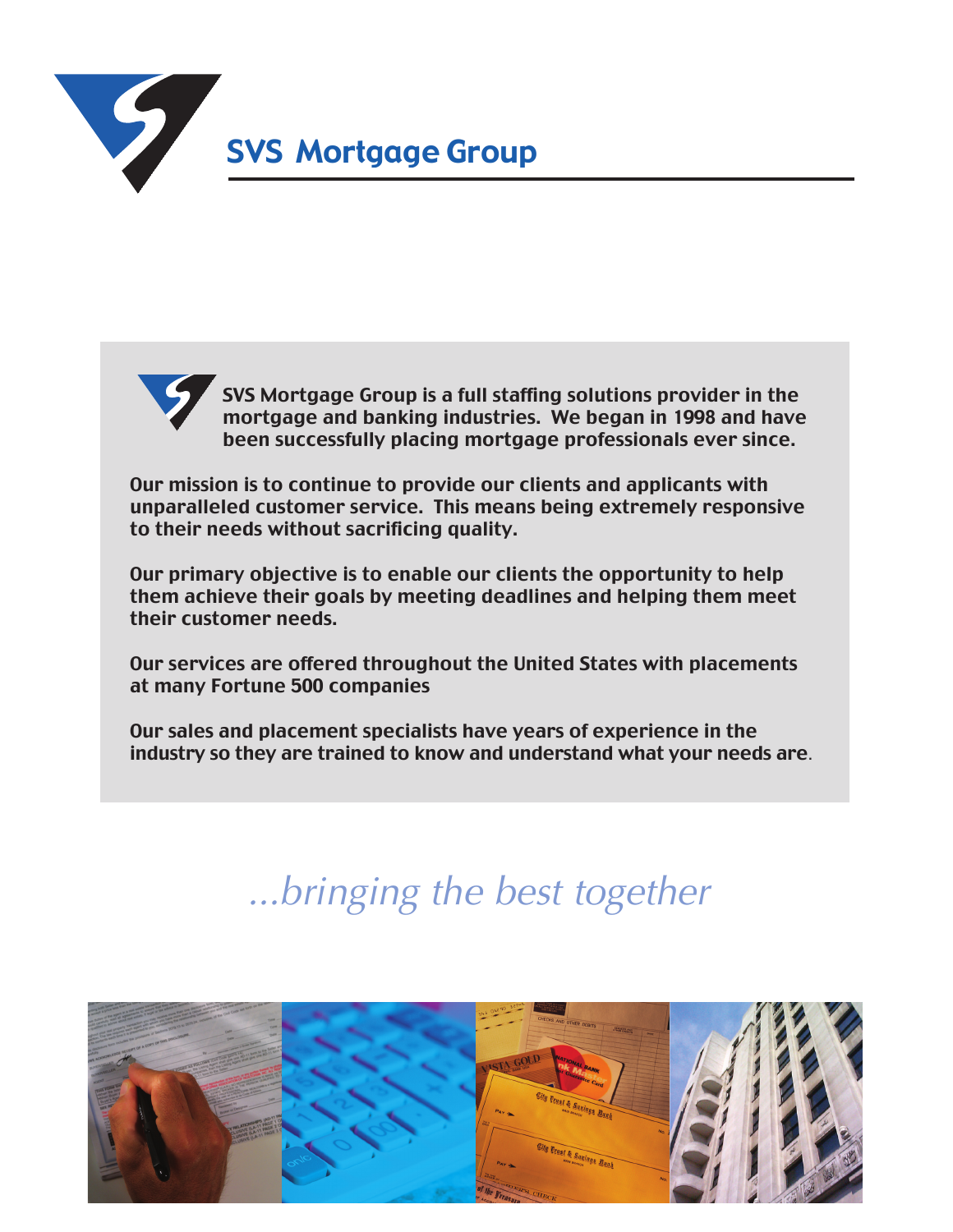Sure Superstanding Sus Mortgage Group's mission is to assist our customers' growth and<br>Superation in an ever-changing marketplace. SVS Mortgage Group adaptation in an ever-changing marketplace. SVS Mortgage Group will provide innovative and personalized staffing solutions to its customers, ensuring that its employees are efficient, knowledgeable, and skilled in specialized fields. SVS Mortgage Group will maintain the principles of honesty, integrity, and respect to both clients & employees..

# **Example 20 Why Choose SVS Mortgage Group?**<br> **a** *PARTNER* focused on providing professionals who will help you *SUCCEED*

### Advantages

- We listen to our clients' needs and  $\sqrt{2}$ take whatever steps are necessary to meet and exceed them
- We have qualified recruiters in all  $\sqrt{2}$ areas of your business
- We can test all candidates in-house, regardless of their skill sets
- We perform at least two reference checks on every employee we place
- We complete background checks to provide extra security when requested
- We structure invoices to meet your  $\mathcal{F}$ specific needs

#### **Benefits**

- We reduce and control your  $\mathcal{S}$ overall operating costs
- We manage peaks and valleys in  $\blacktriangledown$ your business volume
- We bridge the labor gap until  $\mathcal{G}$ regular employees are in place
- $\mathcal{F}$ We source and screen potential employees
- $\blacktriangledown$ We help you manage retention problems in high turnover areas

At SVS Mortgage Group, our team is committed to quality in every service we provide. In addition to the above reasons for working with us, we have developed responsive programs that we will tailor to your company's specific needs.